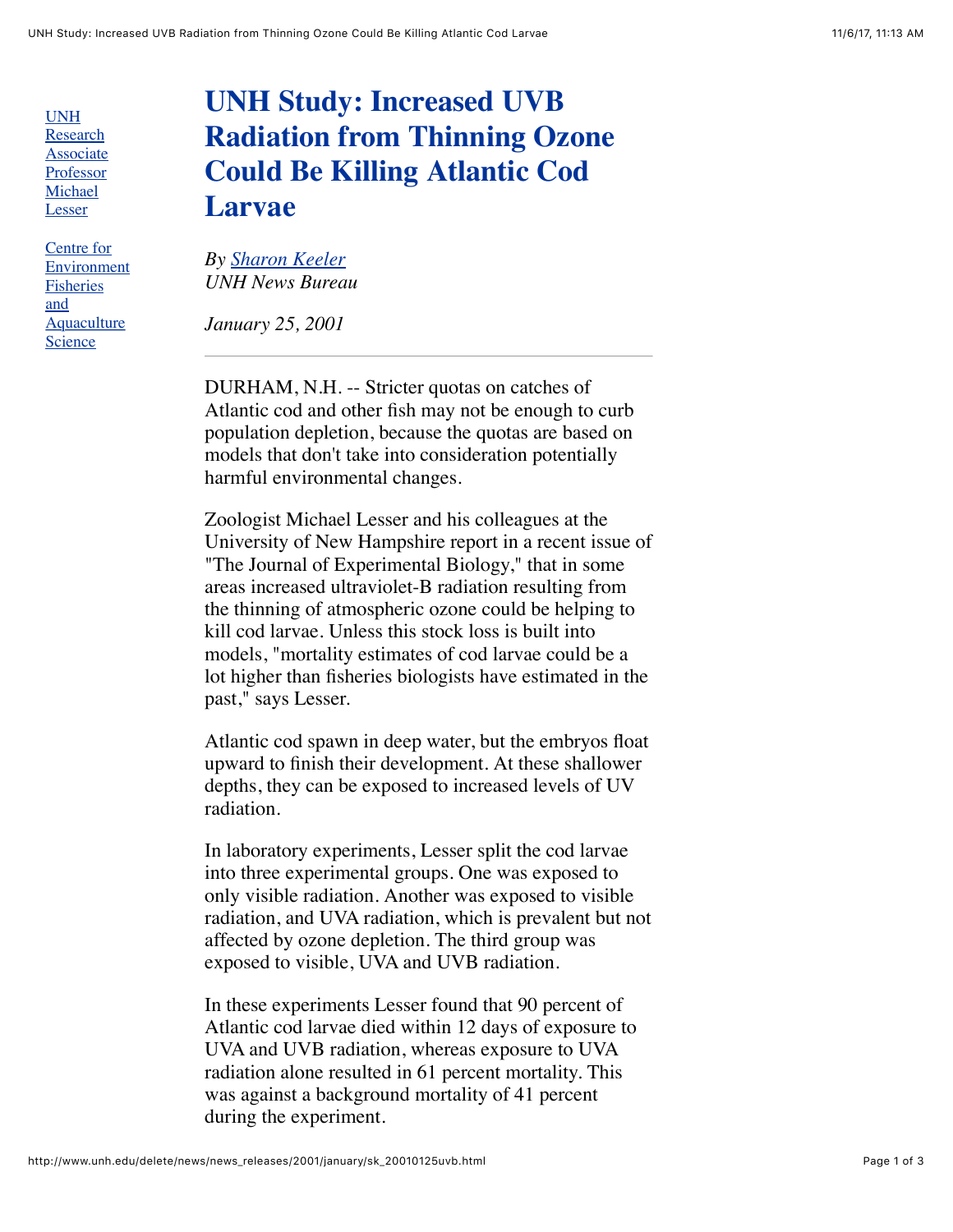"Exposure to UVB radiation increased mortality from 61 to 90 percent," says Lesser. "These levels of UVB radiation occur at seven to 12 meters in the Gulf of Maine waters, where cod embryos and larvae are known to develop."

The most critical time for any living organism to be exposed to harmful agents is during the embryonic and larval developmental stages, when cell division and DNA replication are highest, says Lesser.

Those larvae that were able to survive the exposure to UV radiation in Lesser's experiment were severely stressed, showing higher levels of DNA damage.

"They were also smaller when they hatched to yolk-sac larvae. This is possibly due to the energetic costs of repairing DNA damage," Lesser adds. "Stressed and smaller larvae are at higher risk for being eaten because they spend more time in the plankton."

Around 99 percent of juvenile cod are thought to be eaten by predators before they can reproduce, and Lesser argues that the survival rate could be lower if rising UV radiation levels are included in the calculation.

He is quick to point out, however, that more field measurements are needed to find out whether UV radiation is making a difference to cod and other species in their natural environment.

"The ocean is not static, like a laboratory," Lesser explains. "The water mixes vertically, which adds great variability in the time larvae are close enough to the surface to be exposed to harmful UV radiation. Water clarity also varies, so more turbid water could also help mitigate the harmful effects of UV radiation."

Other environmental facts altered by human activity may also be important. Earlier this year, researchers at Britain's Centre for Environment, Fisheries and Aquaculture Science found a link between rising surface temperatures in the North Sea and reduced survival rates of young cod. The number of young cod dying in the waters off the coast of Nova Scotia has also doubled in the last 10 years, with no definitive explanation.